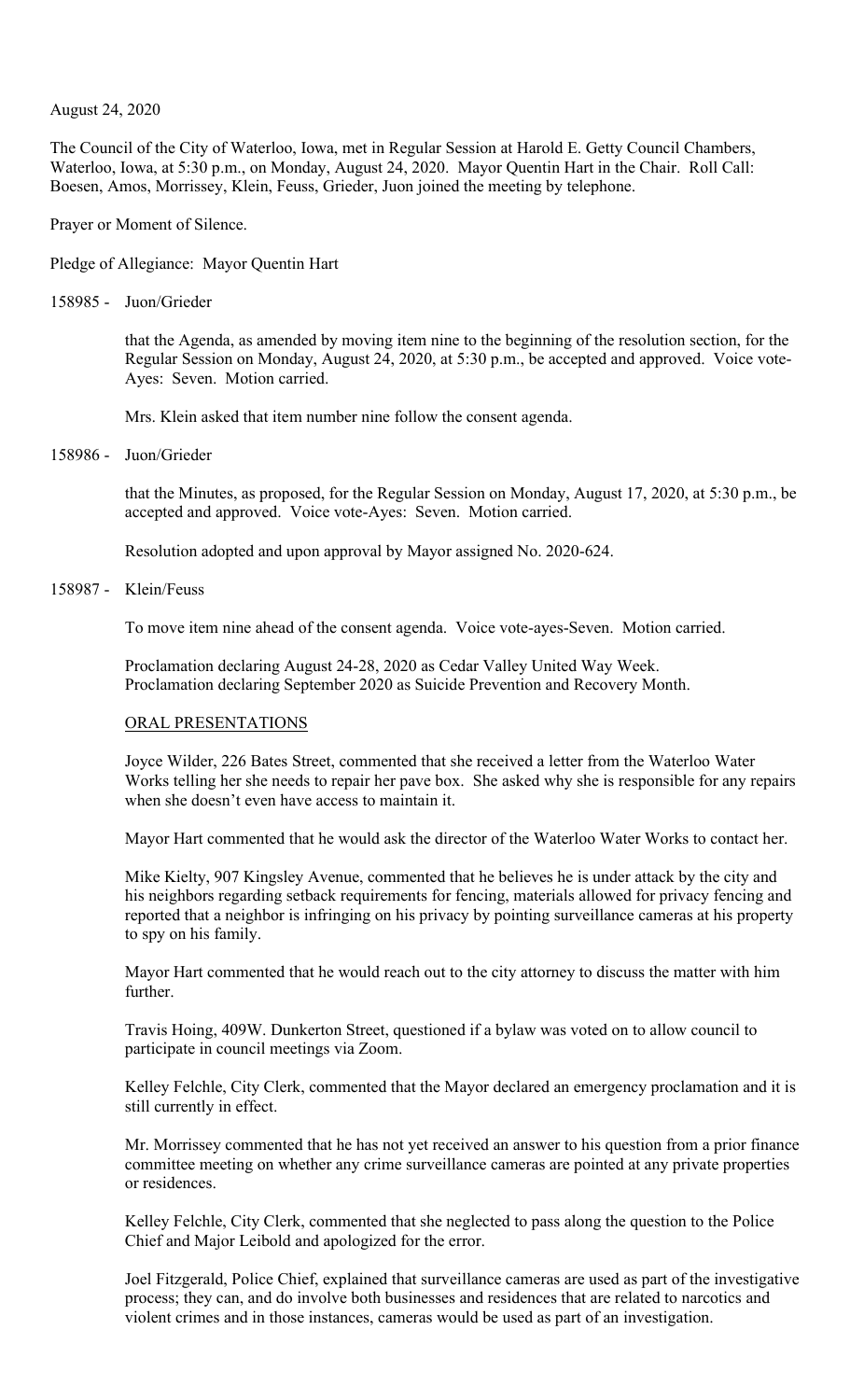Mr. Morrissey commented that he will be talking to the ACLU on the matter.

Mayor Hart commented on the importance of completing the census and asked everyone to register and to remind family friends and other in the community to do so as well.

158988 - Juon/Feuss

that the above oral comments be received and placed on file. Voice vote-Ayes: Seven. Motion carried.

Mayor Hart asked that all citizens to be respectful despite differences of opinion.

158989 - Grieder/Amos

that "Resolution ordering the Waterloo Police to develop a new insignia", be adopted. Roll call vote-Ayes: Seven. Motion carried.

Tavis Hall, 218 Maryland Avenue, explained that members of the black community have asked for several years to change the patch. He stated that officers doing good work need to be recognized and respected. He asked that council listen and be respectful of the black community and change the patch.

Rev. Dr. Mary Robinson, All Nations Community Church, explained that symbols can make people feel incredible good or bad and that everyone needs to be included and know that they matter. This is an opportunity to put our actions where our mouths are to bring unity to the community.

John Beckman, 3396 West Ridge Drive, shared the history behind the griffin and other businesses that use the griffin as their business logo. He asked the city council to not remove the griffin.

Thomas Jennings, 3391 West Ridge Drive, asked that the council table the discussion of removing the griffin patch. He provided his educational and law enforcement background and explained that while he served as the police chief from 2000-2010, the department worked with all members of the community. He commented on diversity training and conversations with the community that took place under his tenure.

Joyce Wilder, 226 Bates Street, commented that if we had this much support to make change for the community as we do for keeping the griffin then the community could make some real change. She explained that many people in the community, because of the way the image is drawn, looks like a dragon. She asked that the griffin stay on their shoulder and a community emblem be placed on the car to help forge a unified community.

Leon Mosley, 99 Mosley Street, commented that he is a mason and part of the Knights of Pythias. Both organizations use the griffin and the only difference is the position the griffin is sitting in. He commented that the griffin has nothing to do with Waterloo being labeled as one of the 25 worst places for African Americans to live. He said the griffin does not belong to the KKK.

Jamaad Sallis, 1118 Wallgate Avenue, commented that he respects the officers and all that they do and he does not think this is an issue about a griffin or a dragon but an issue of a sense of unity within the community. He spoke of the undertone of racism that has existed in Waterloo and the division of peoples in the community. He said it is worth it to change the symbol if it could help to bridge the gap between the local officials and our community.

Kathy Mahoney, 1400 Denver, explained her research to find what the essence of policing is and what symbol embodies that essence. She commented that our collective humanity will see us through this current crisis and our collective wisdom will guide us.

Cliff Caughron, 310 Russell Road, commented that he loves the community, the police department, and the griffin. The griffin stands for vigilance. He does not want it removed from anywhere.

Ryan Stevenson, 920 Sycamore Street, Apt.6, commented that he has several family members who have worked for the Waterloo Community School district and when their logo changed, it did not diminish or lessen their years of service. It was not diminished because they were committed to impacting lives, not the logo. He commented that the many attempts have been made to convince as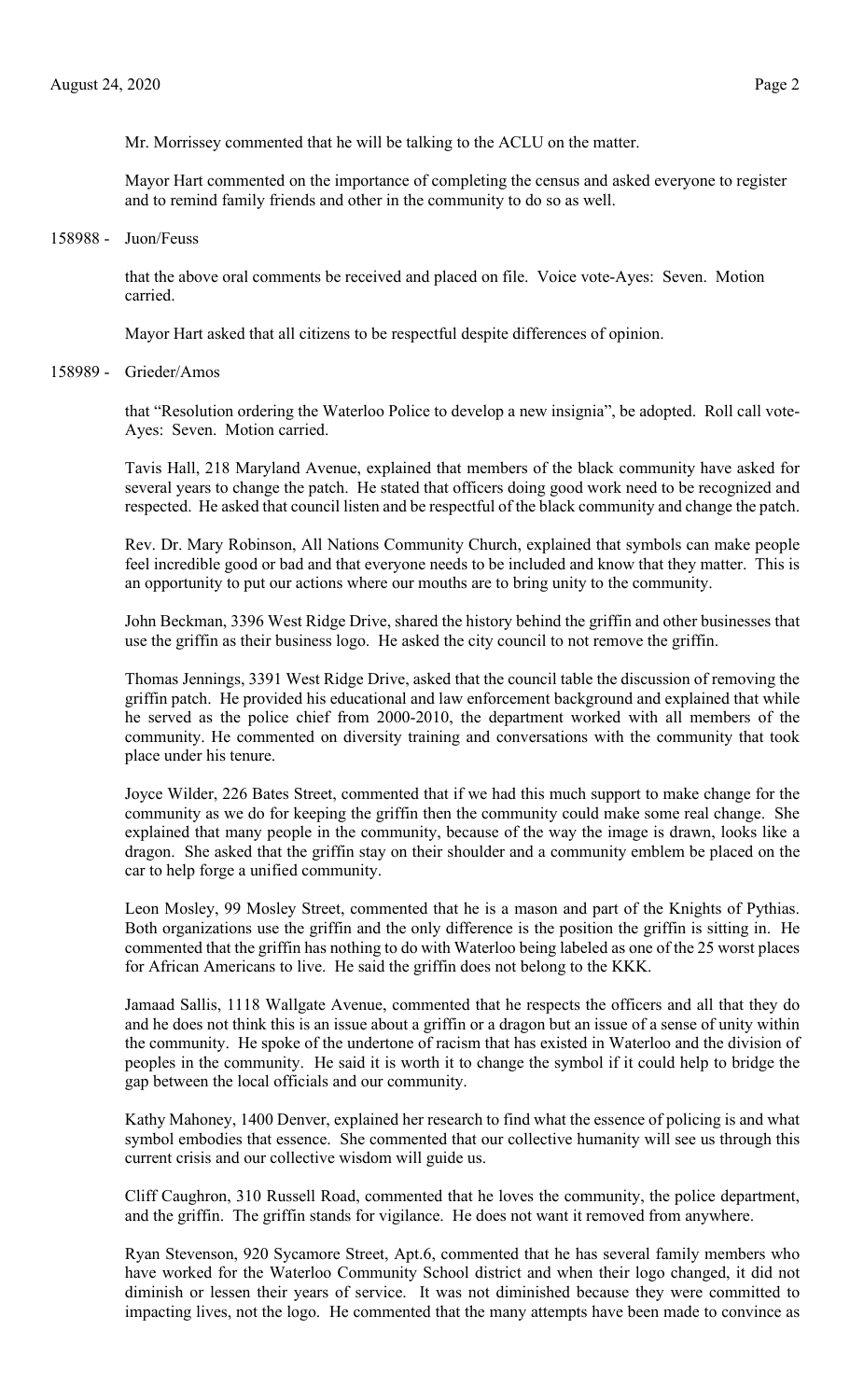many people as possible to support the patch and alienate the people they are sworn to protect and serve. The oath is to protect and serve; it is not an oath to a patch.

Lynn Moller, retired Waterloo police officer, commented that the campaign to strip the police uniform of the griffin has nothing to do with race and is clearly an anti-police campaign. He stated that these efforts have lead to a great number of officers being demoralized to the point they are considering a career change.

Donnell Rivers, 32 Vine Street, commented that he has had good and bad interactions with Waterloo Police Officers but stated that the griffin looks like a KKK dragon and showed an image of the KKK dragon. He stated that logos have changed since 1964 and it is time to modify the griffin.

Eric Donat,  $610$  E.  $4<sup>th</sup>$  Street, Apt. 67, commented that the city needs to be listening to the people that have this concern. They just want to be listened to and be heard, and to be seen and acknowledged on how they feel.

Latonya Graves, no address provided, commented that the patch was designed at the height of the civil rights movement. She explained that the black community has been fighting for this change for a decade and that it is time to change.

Cam Campbell, 2837 E. 4<sup>th</sup> Street, she posed several questions to council and the public to ponder. These included, How does not wearing the patch make officers unable to perform their jobs? Why are people so unsettled at the request for change? If someone tells you that what you are doing or what you are wearing offends them, how can you be so insensitive to that? So the symbol represents vigilance, isn't there another symbol that you can utilize to represent vigilance? Why do we have a problem being progressive? Are we more committed to the patch and this symbol or are we committed to the citizens of this community? What about your privilege makes you feel so entitled that people can't tell you that they're offended by something that you are doing, wearing or saying? She stated that everyone needs to be solution focused to make this a win-win on both ends.

Quon Williams, 139 Unity Square, thanked the police department for their service. He explained that he believes the country is two nations under God because of the different ways people are treated. He explained that the people who do not agree with what the majority of the population believe they are painted as villains.

Alberto Aguilar, no address provided, commented that he often feels like a Martian that just landed on a different planet where there are two different groups with very different perspectives that clash with each other. He stated that though his heart goes out to the sufferings of the African American community, he also commented on the trends throughout the country to remove or erase other symbols like Christian churches and crosses. Just like prayer and religion have been removed from schools. He stated that what a symbol represents to some people should be respected and not changed.

Ras Smith, 324 Madison Street, commented that he has heard that the griffin represents valor and vigilance and stated that there have been times that the city has fallen short of what it represents. Officers can stand up with valor and vigilance regardless of what symbol they wear on their uniform. He encouraged the council to change the logo.

Michael Muhammad, no address provided, commented that the system of law enforcement is corrupt and those that serve under it have been corrupted by it. He explained that the griffin is a symbol of trauma by the black community. Every time the police come to our houses there is always something that is harmful to our community, always some pain and mistreatment associated with it. He suggested putting a symbol of justice on the side of the vehicles because justice is for everybody.

Kevin McCullough, 4033 Nile Street, commented that the city has a branding issue on its hands. The logo does not project the same message to everyone and over time, change is necessary. The city has a rare opportunity to grow and come together.

Nilvia Reyes Rodriguez, 1111 Patton Avenue, Commissioner on the Waterloo Commission on Human Rights, commented that she is a single mother and does her best to let her daughter know where she stands on issues in the community. She commented that the opposing sides show different levels of respect to one another. She encouraged people to broaden their horizons and listen. She encouraged the police department to commission an artist to develop a new design.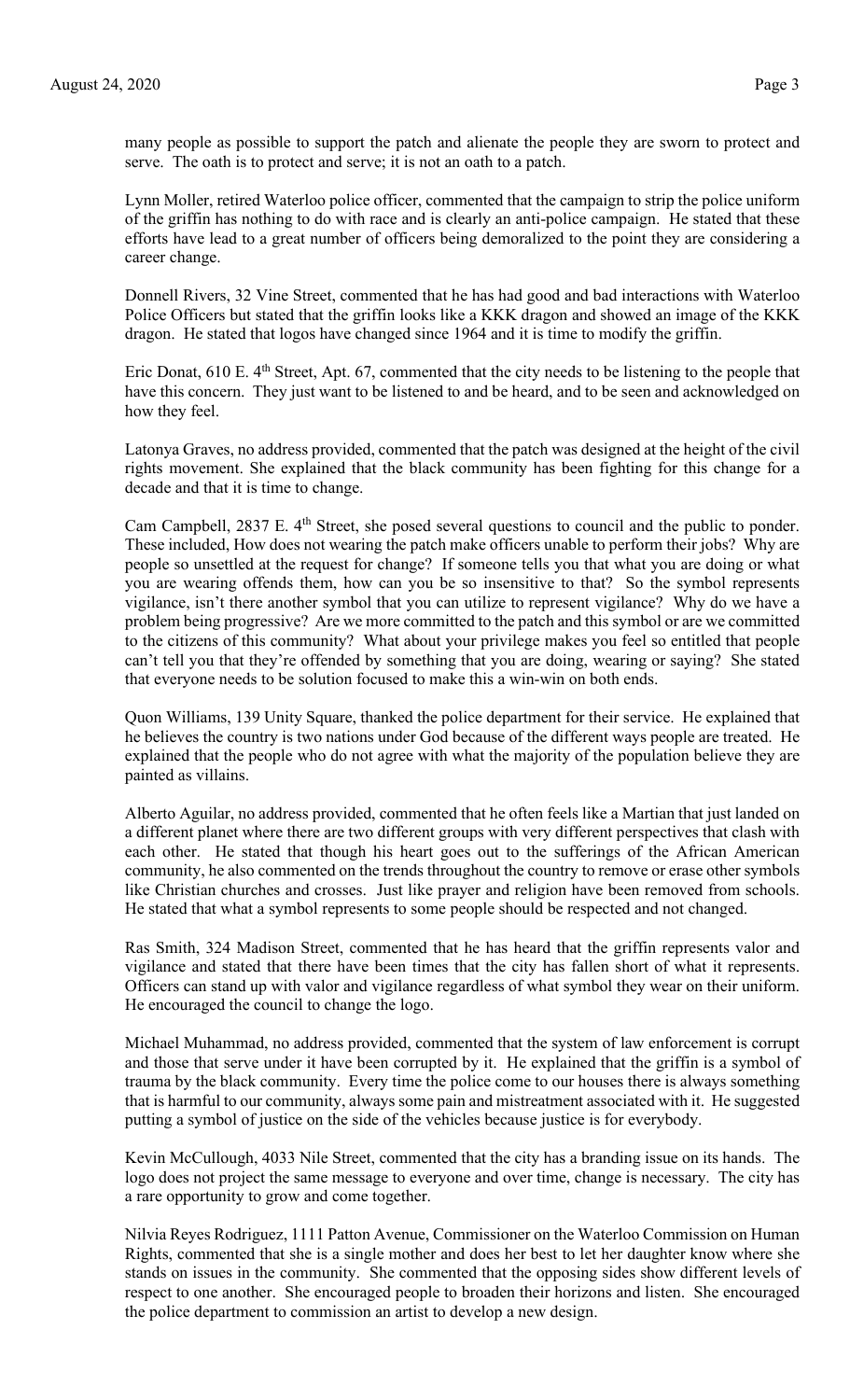Michael Rasmussen, 20-year veteran of the Waterloo Police Department, explained that law enforcement is under attack. He explained that they are receiving additional training such as mental health, de-escalation, racial and sensitivity training. The officers view the griffin as a family crest and that the police officers do not support its removal.

Rob Camarata, 715 Mulberry Street and Waterloo Police Protective Association, he explained that recruitment has been extremely difficult but those that do come to work say that they want to wear the griffin as it is a source of pride. No police officer, current and retired, wants to do away with the patch. He explained the cost of removing the patch. The city would be able to hire one and a half new police officers for the cost to remove the patch.

Stephen Crouse, 1101 Ridgemont, commented that the city should use its money where it's needed.

Becky Morgan, no address provided, stated she is a retired police officer and explained that the patch is well recognized around the world. Much like a family crest, the griffin holds historical value; she wants to see it stay.

Travis Hoing, 409 W. Dunkerton Street, commented that he sent an email and got one response from council. He explained that his father died in the line of service and that many of his family members also wore the patch. He said he has not met Chief Fitzgerald yet but he considers him family. Everyone that wears the patch is his family and if council takes the symbol away, it is like taking his family away. Removing the patch is not going to get the members of the community who are offended by it, to start trusting the police.

Dawn Henry, 2121 W. 7<sup>th</sup> Street, commented that she has been very vocal on social media on the need to keep the patch. She encouraged the public to respect police officers and respect the griffin.

Josh Wilson, 2831 Saratoga Drive, encouraged the community to work together and communicate.

Michael Connor, 145 E. San Marnan Drive, commented on a statement made earlier by Mr. Sallis that it isn't about a patch it's about unity. He agrees that it is unity, and bringing things together is the main concern. He proposed that council table the topic and requested that the Mayor appoint a committee involving the chief and members of the community try to work together.

Todd Obadal, 124 Amity Drive, commented that he was surprised to learn that his council member had not yet had a face to face with the police chief, when he himself has. Many people are getting angry but are not willing to listen to other people and find compromise.

Elizabeth Andrews, 937 Kingsley, explained that she is in favor of replacing the patch and believes it is a great opportunity for the officers and the city to serve as role models for other cities around the state and region. Adopting a new patch would allow us to be proud of working to do better.

Dave Grimm, 3560 W. Donald Street, commented that there are people around the country that want to destroy our nation and our flag because they do not recognize symbols or flags. It is time to educate people.

Jack Pritchard, retired waterloo police officer, no address provided, commented that the officers have had a lot of training on community relations. They pass out cop cards, the children enjoy collecting them, and they have the griffin on the card. The kids will come up to cops and want one of the cards, a patch, a magnet, etc. he questioned why children want it if this is a bad symbol. He explained that the griffin is recognizable as the logo of the waterloo police department.

Chris Erie, no address provided, commented that her husband has worn the patch for 25 years and that she is here to speak to council because she supports the officers, their families and stands behind the patch.

Lori Dale, 1228 Independence Avenue, she questioned how many police officers live in Waterloo. She commented that she is afraid of the police but is working on it. She stated that the community should be the family not just the patch. She explained she is in support of changing the patch and questioned if it could be changed to a different griffin.

Joy Ahrens, no address provided, commented that her husband was a Waterloo police officer for 35 years and just passed away on August 1. He was very proud of his position and well respected. On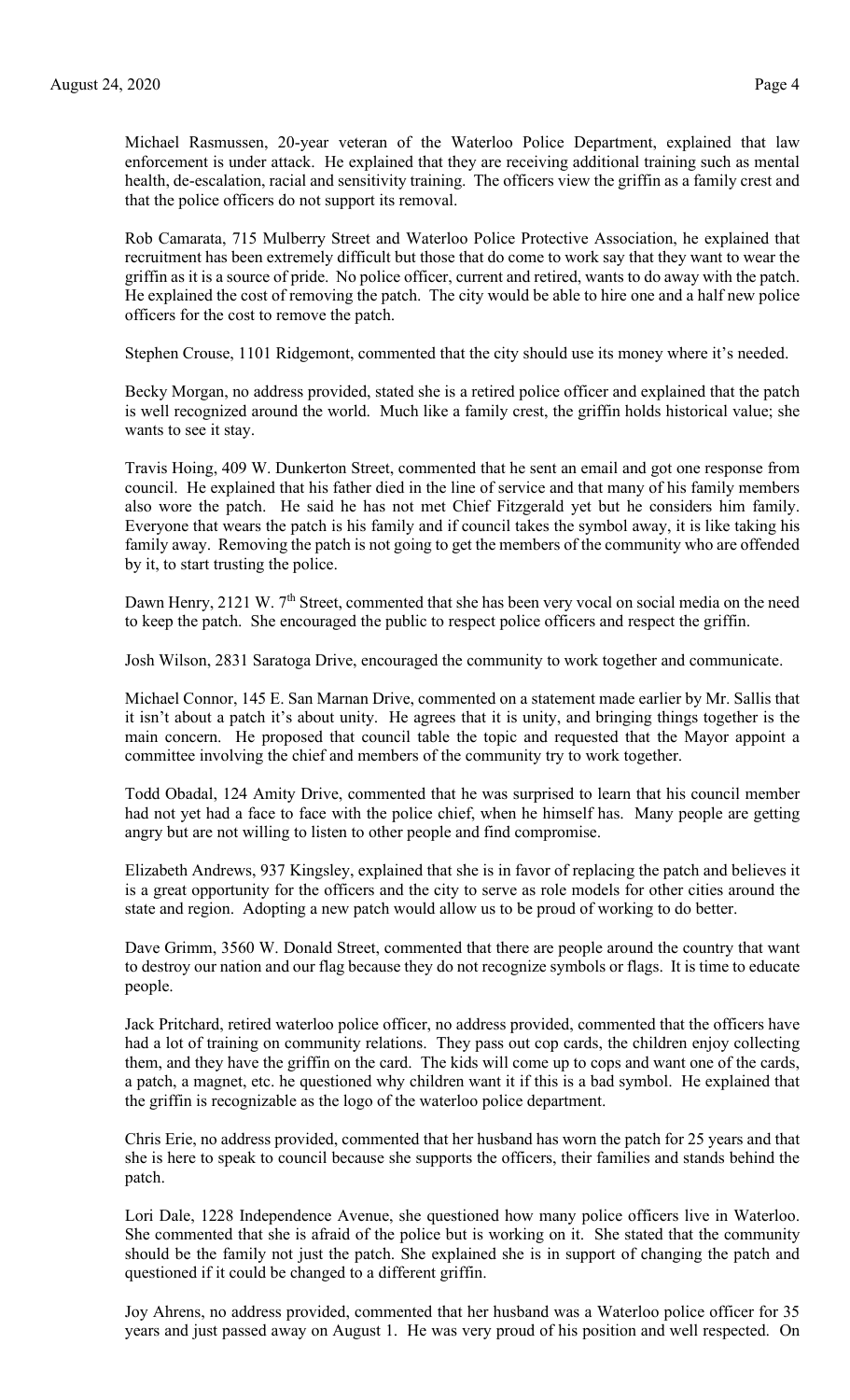his urn is the Waterloo police emblem which shows just how important that was to him and their family, which includes the entire Waterloo police department.

Jamisia Young, 207 Denver Street, commented that members of the community no longer want to have the griffin represent the Waterloo Police Department.

158990 - Morrissey/Klein

To recess at 8:14 p.m. Voice Vote-Ayes: Seven. Motion carried.

158991 - Morrissey/Grieder

To reconvene at 8:29 p.m. Voice Vote-Ayes: Seven. Motion carried.

Mr. Grieder commented that he has been accused of a lot this week. He has been threatened, told that he is not safe, and a despicable human being. He explained that he has talked to people on all sides of the issue and is glad that the city is three hours into the meeting so that we can have a community conversation.

Mr. Boesen commented that he has worn the griffin and has respect for the men and women who have worn it past and present. He stated that the cost to remove the symbol would be \$130,000 to \$140,000 dollars. He has learned that officers with a tattoo of the griffin would be required to cover them. He asked that if someone is offended by a different tattoo, would that also need to be removed or covered then questioned where do we draw the line. He stated he received 101 emails in favor of keeping the griffin and ten emails against, and of the ten against, two of those people were from out of town. He has received well over 100 phone calls in favor of keeping the griffin and just one to remove it and stated he will not support removing the griffin at this time.

Mr. Morrissey commented that he supports the resolution and that he has supported public safety his entire time on city council. He explained that he first became aware there were issues with the symbol about four years ago. In the last 4-5 weeks, he has heard from not only members of the African American community but from those who are Caucasian, who have said that there are certain members of the Waterloo police department that have referred to the logo as the green eyed n-word eater.

Mr. Feuss commented that he has heard some good dialogue about this topic. He commented that the dialogue tonight has been great and sometimes brands and logos need to change to reflect the organization. He read two of the City of Waterloo goals from the front page of the agenda, numbers 2 and 4, to both create a safe environment and to enhance the image of Waterloo. He went on to say that, he believes the chief is working hard to implement new strategies to make our community safer. He explained that goal number 4 is to enhance the image of Waterloo, and though we heard how outside communities view the patch, many other comments made tonight made it clear that there are a lot of residents within the community that don't feel the image of the city is being enhanced.

Mrs. Klein commented that a council member stated that an officer referred to the griffin as a green eyed n-word eater and that nobody is here to refute it, nobody knows who said it or if it is even true. She explained that the need for unity, as has been brought up tonight, was not shown by some of the comments made by both the public and council and she encouraged council to talk and work together rather than just placing something on the agenda. She explained this vote would create more division and problems.

Mr. Amos commented that many of the phone calls he received were from both current and retired police officers, and that understands their position. He explained that he knows that the griffin is not really the issue. It is what the symbol represents, and it is not just from people of color but Caucasian as well. He commented that he has been in this community his entire life, and he knows the patch has been issue but has always been ignored. He supports changes that will help move our community forward.

Mrs. Juon commented that this is probably the most controversial issue she has had to deal with and that it is extremely difficult, as she understands both sides. She expressed her pride for our police officers and their courage and commitment. She explained that she has listened to the concerns of the black community and understands how they are offended and that they feel like they have been ignored, she added that we need to hear their voices. She suggested the following changes to the proposed resolution in an effort to strike a balance and allow for much needed dialogue on the issue.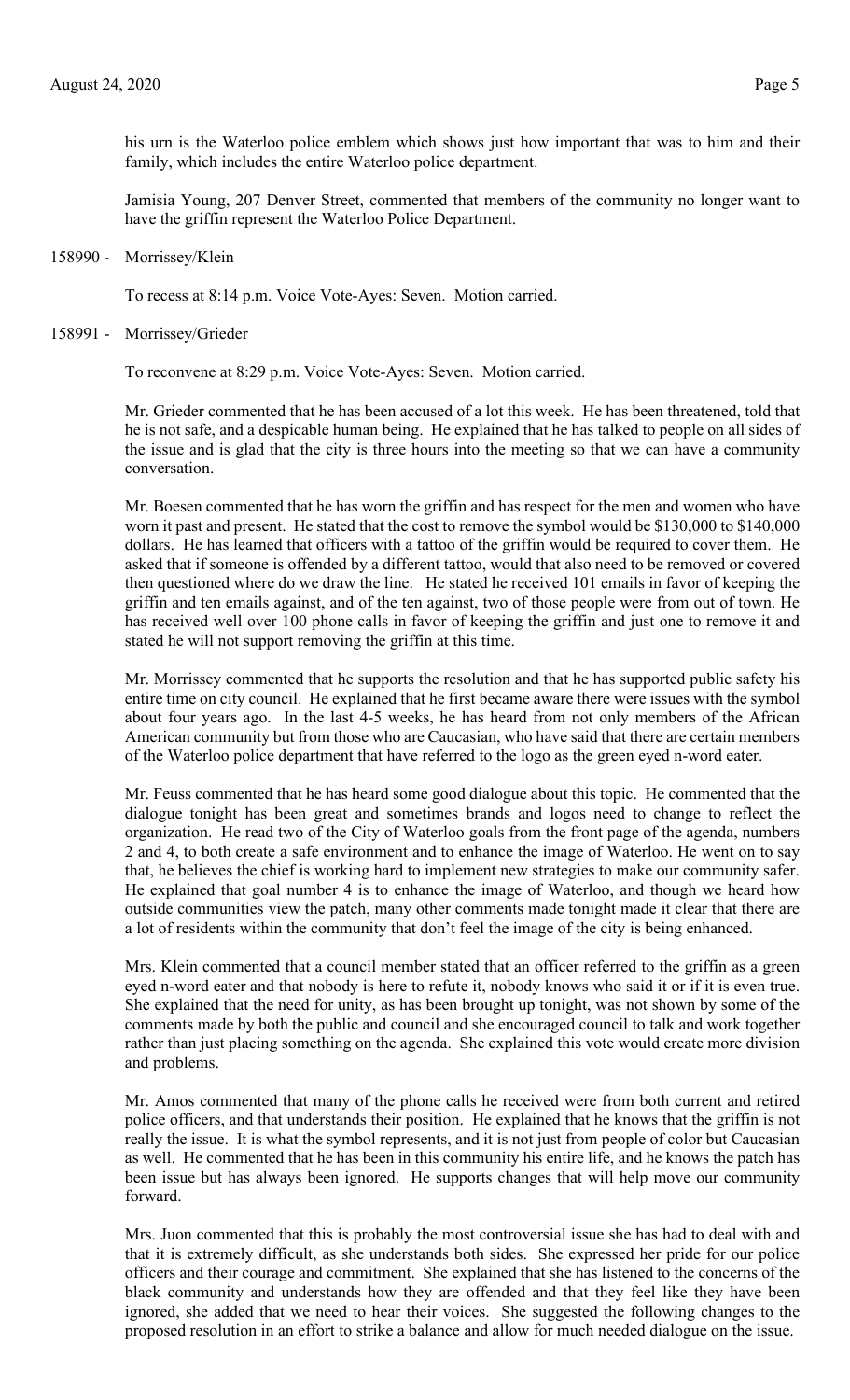# 158992 - Juon/Feuss

To strike number 1-4 and insert the following:

- 1. That the Mayor shall establish a small committee of not less than eight (8) and not more than ten (10) individuals to determine how to change the Police Department insignia. Committee members shall be balanced in their opinion on the issue. Both At-Large Council members shall serve as non-voting, ex-officio members of the committee.
- 2. That a revision of the current griffin logo will be initially considered by the committee.
- 3. That the committee will address the scope, time-frame, and cost of creating a new insignia.
- 4. That all recommendations require majority approval of the committee.
- 5. That the committee shall present a final report to the Waterloo City Council, for the council's approval, by June 30, 2021.

Roll call vote-Ayes: Seven. Motion carried.

Mrs. Klein requested if it was a command to change the griffin or a committee to discuss the change.

Mrs. Juon explained that the committee would address how to change it and confirmed it would be a change to the current insignia.

Mayor Hart questioned the structure of the committee.

Mrs. Juon suggested there would be two co-chairs, 8-10 community members, and two At-large nonvoting ex-officios and can include police officers, but exclude the chief and mayor to get rank and file members.

Mr. Amos commented that the patch symbolizes aggressiveness and people are looking for togetherness and a more inclusive image. He stated that he has heard the green-eyed dragon comment more than once and that is a concern to him.

Mrs. Juon commented that there are other designs of griffins that are not as mean looking and don't look like a dragon.

Mr. Morrissey commented that the reason for the discussion is removing the griffin and that this does not fit with the discussion. He stated that number two on the current resolution is more appropriate. He added that adding the two at large members is not inclusive of other council members. He suggested Mr. Amos and Mr. Feuss serve as ex-officios. He added that budget talks would need to include removing the patch.

Mrs. Juon commented that a new stylized griffin would not automatically be the new logo, but it merits initial consideration. She explained that her suggestion for the nonvoting ex-officios was recommended to her as she and Mr. Boesen both represent the entire community and that they have different takes on the issue and could balance each other out.

Mr. Feuss commented he supports the compromise and that this griffin is harmful, and if the committee finds the griffin redesigned to be the new logo he is ok with it.

Mr. Grieder expressed that he has concerns about some of the suggested amendments, but he knows that change is hard and as the sponsor of this resolution, he supports the amendment, though not perfect, because it gets us closer to the end goal.

Mrs. Klein thanked Mrs. Juon for coming up with the compromise as it gets done what should have been done in the first place. She agreed with selecting the At-large council members as representatives on the committee as any other representation leaves out other wards. She will support this amendment to the resolution.

Mr. Amos questioned if the recommendation will come to council for final approval.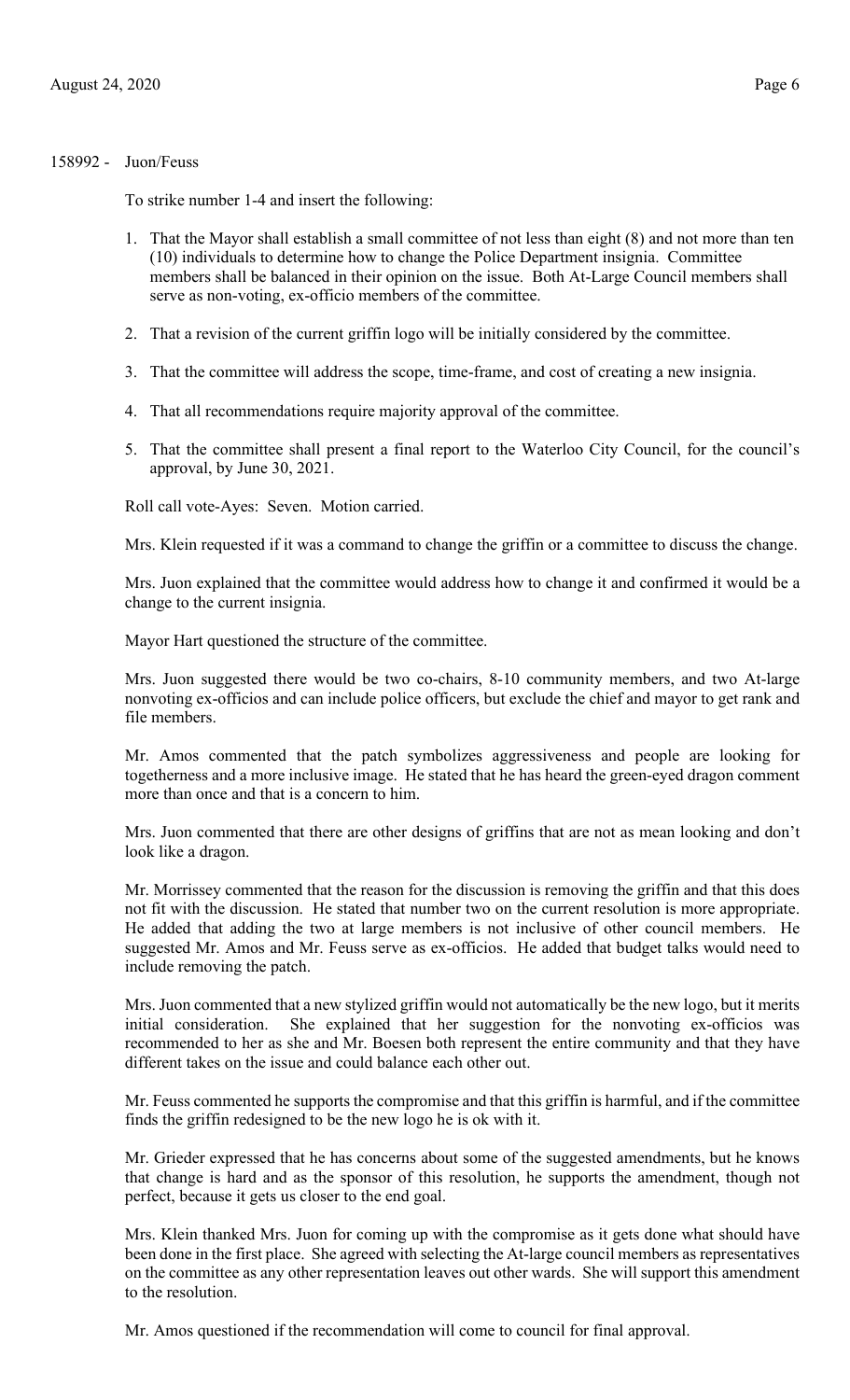Mrs. Juon confirmed that the committee's recommendation would be brought to council for a vote.

Mayor Hart commented that consideration has to be given to the timeliness of a decision for change to fit into the budget talks.

158993 - Grieder/Morrissey

To add a section that a preliminary financial report will come to the council on February 1, 2021. Roll call vote-Ayes: Six. Nays: One (Klein). Motion carried.

Mr. Morrissey commented that the council should be informed of who sits on the ad-hoc committee before they meet and he requested clarification that the deadline for the committee to render a recommendation is by June  $30<sup>th</sup>$ , but that it could also mean it could be done as early as April.

Mayor Hart read a quote by Dr. Martin Luther King then stated that tonight he has heard the differences in realities between both sides and it puts him in a precarious position. He does not want to sweep away the reality that both sides have nor does he wish to sweep away his personal experiences and upbringing, and to do so would be a terrible mistake. It is a travesty for anyone to say that the beliefs and experiences of either side do not exist and he stressed the importance of everyone working together and listening to the voices of the people we don't necessarily want to hear.

# CONSENT AGENDA

# 158994 - Juon/Grieder

that the following items on the consent agenda be received, placed on file and approved:

- a. Resolutions to approve the following:
	- 1. Resolution approving Finance Committee Invoice Summary Report, dated August 24, 2020, in the amount of \$3,190,946.59, and Finance Committee Invoice Summary Report, dated August 11, 2020, in the amount of \$4,235,288.97, a copy of which is on file in the City Clerk's office, together with recommendation of approval of the Finance Committee.

Resolution adopted and upon approval by Mayor assigned No. 2020-625.

2. Resolution approving cancellation of assessment for 219 Virden Street, in the amount of \$3,070, and authorize City Clerk to notify Black Hawk County Treasurer of said cancellation.

Resolution adopted and upon approval by Mayor assigned No. 2020-626.

3. Resolution approving preliminary specifications, bid documents, etc., setting date of bid opening as September 10, 2020 and date of public hearing as September 14, 2020, in conjunction with the purchase of one (1) and up to three (3), 2020 or newer, Wheel Loader V Plow(s) with Wing, and instruct the City Clerk to publish said notice.

Resolution adopted and upon approval by Mayor assigned No. 2020-627.

4. Resolution approving completion of project and recommendation of acceptance of work, for work performed by B & B Builders and Supply, of Waterloo, Iowa, at a total cost of \$491,177.60, in conjunction with the FY 2020 Sidewalk Repair Assessment Program - Zone 9, Contract No. 981, and receive and file two-year maintenance bond.

Resolution adopted and upon approval by Mayor assigned No. 2020-628.

- 5. Motion approving Final Quantity Summary for a net decrease of \$150,975.26 in conjunction with the FY 2020 Sidewalk Repair Assessment Program - Zone 9, Contract No. 981, and authorizing the Mayor and City Clerk to execute said document.
- 6. Resolution approving preliminary plans, specifications, bid documents, etc., setting date of bid opening as September 10, 2020, and date of public hearing as September 14, 2020, in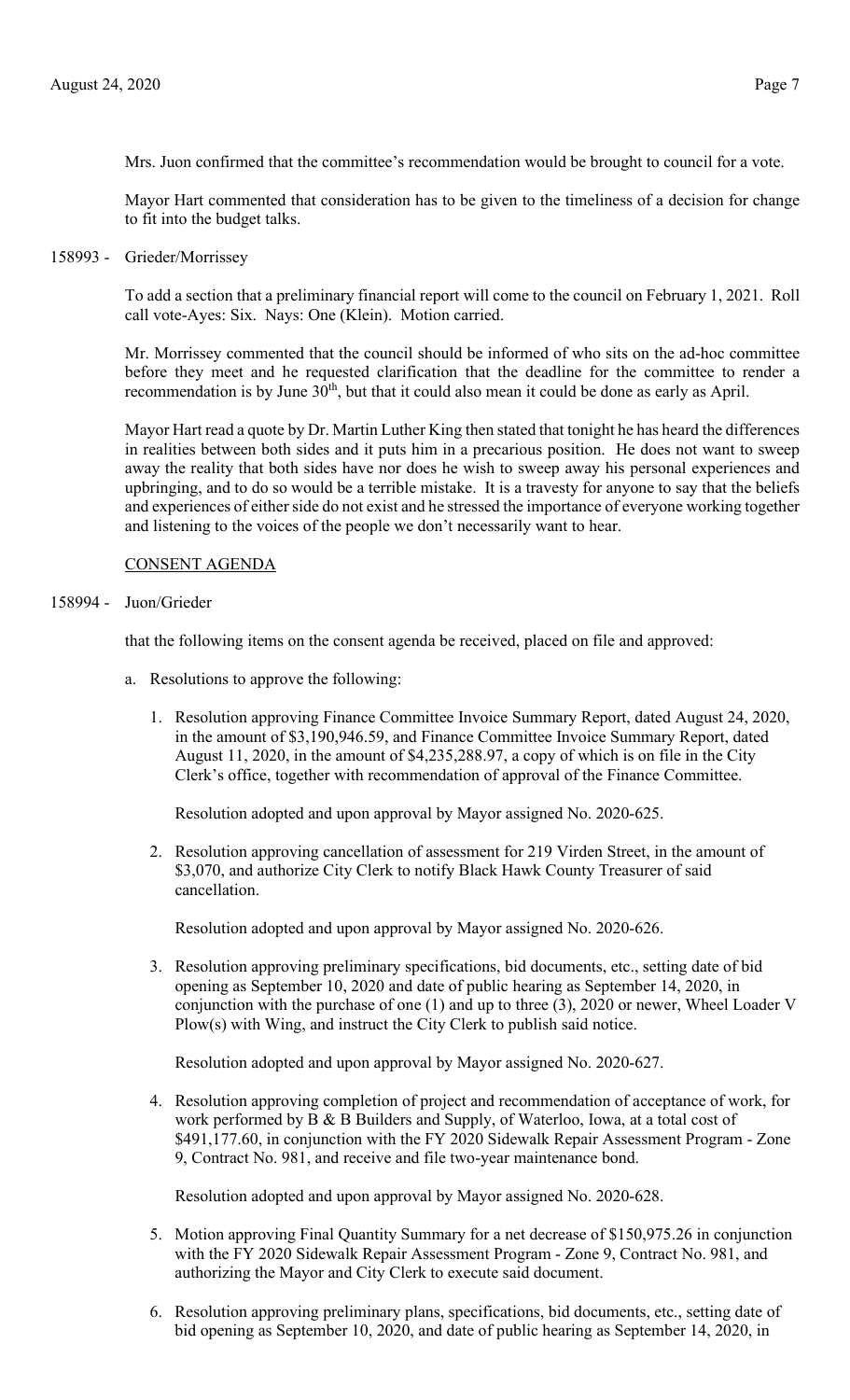conjunction with the Final Clarifier No. 3 Dewatering Wells Contract No. 1032, and instruct the City Clerk to publish said notice.

Resolution adopted and upon approval by Mayor assigned No. 2020-629.

7. Resolution setting date of public hearing as September 8, 2020 to approve a request by A  $\&$ T Trucking, LLC, for a Site Plan Amendment to the "M-2, P" Planned Industrial District, to construct a new 4,350 square-foot trucking facility, located south of 2280 Northeast Drive, and instruct the City Clerk to publish said notice.

Resolution adopted and upon approval by Mayor assigned No. 2020-630.

8. Resolution setting date of public hearing as September 8, 2020 to authorize the sale and conveyance of property located at the southeast corner of MLK Jr. Drive and Northeast Drive, to A & T Trucking, LLC, in the amount of \$1.00, and to approve a Development Agreement and Minimum Assessment Agreement for the development of a 4,350 square-foot building, and instruct the City Clerk to publish said notice.

Resolution adopted and upon approval by Mayor assigned No. 2020-631.

9. Resolution approving request of Mack Stanley for a waiver for a concrete driveway, located at 920 Short Street (approach will be on Butler Street), and authorize the construction of a concrete driveway and placing a driveway or sidewalk on city right-of-way on an unimproved street.

Resolution adopted and upon approval by Mayor assigned No. 2020-632.

10. Resolution approving preliminary plans, specifications, form of contract, etc., setting date of bid opening as September 10, 2020 and date of public hearing as September 14, 2020, in conjunction with the FY 2021 Hope Martin Park Shelter Reconstruction, Contract No. 1028, and instruct the City Clerk to publish said notice.

Resolution adopted and upon approval by Mayor assigned No. 2020-633.

11. Resolution approving preliminary plans, specifications, form of contract, etc., setting date of bid opening as September 10, 2020 and date of public hearing as September 14, 2020, in conjunction with the Waterloo Regional Airport, Water Main Improvements Phase I Project, Contract No. 1033, and instruct the City Clerk to publish said notice.

Resolution adopted and upon approval by Mayor assigned No. 2020-634.

b. Motion to approve the following:

| 1. | <b>Travel Requests</b>                                                           |                                                      |                    |                          |                            |  |
|----|----------------------------------------------------------------------------------|------------------------------------------------------|--------------------|--------------------------|----------------------------|--|
|    | Name & Title of<br>Personnel                                                     | Class/Meeting                                        | Destination        | Date(s)                  | Amount<br>not to<br>Exceed |  |
| a. | Luke Even, Philip<br>Thompson, Glenn<br>Bearbower, Robert<br>Thompson - Forestry | Rigging for<br>Arboriculture Workshop                | Cedar<br>Rapids IA | September 17,<br>2020    | \$458                      |  |
| b. | Officer John Koontz                                                              | <b>Defensive Tactics</b><br><b>Instructor School</b> | Des Moines,<br>IA  | September 24-28,<br>2020 | \$1,020                    |  |

| ۷. | Approved Beer, Liquor, and Wine Applications              |       |                   |                    |                    |  |
|----|-----------------------------------------------------------|-------|-------------------|--------------------|--------------------|--|
|    | Name & Address of Business                                | Class | New or<br>Renewal | Expiration<br>Date | Includes<br>Sunday |  |
| a. | Bamboo Ridge Campground, B Wine / C Beer<br>4550 Hess Rd. |       | Renewal           | 9/14/2021          |                    |  |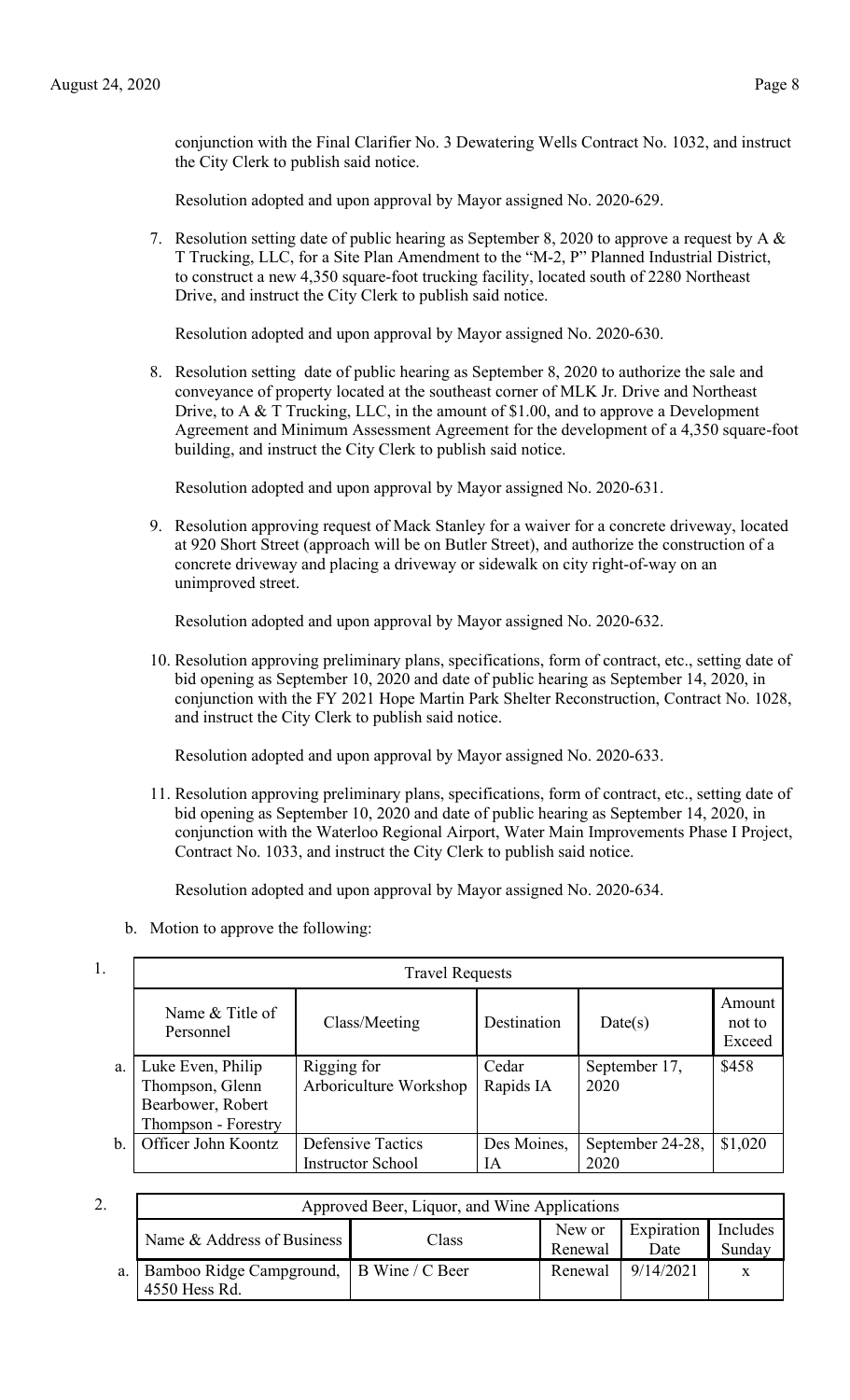| $b_{-}$        | Family Dollar Store #21424, | B Wine / C Beer      | New     | 8/8/2021  | X            |
|----------------|-----------------------------|----------------------|---------|-----------|--------------|
|                | 1120 Franklin St.           |                      |         |           |              |
|                | *Ownership Update*          |                      |         |           |              |
| $\mathbf{c}$ . | Lark Brewing, 3295          | C Liquor w/Outdoor   | Renewal | 8/29/2021 | $\mathbf{x}$ |
|                | University Ave.             | Service and Brew Pub |         |           |              |
| d.             | Narey's 19th Hole, 2073     | C Liquor             | Renewal | 8/22/2021 |              |
|                | Logan Ave.                  |                      |         |           |              |

- 3. Motion approving request of Habitat for Humanity for an extension to repair sidewalks at 312 Clay Street (CN 132) and a vacant lot in the 300 block of Clay Street (PIN 8913-24-162-002).
- 4. Motion approving Change Order No. 2 from Peterson Contractors, Inc., of Reinbeck, Iowa, for a net increase of \$26,173.20, in conjunction with the FY 2020 Newell Street RISE Project, Contract No. 991, and authorizing the Mayor and City Clerk to execute said document.
- 5. Motion approving Change Order No. 1 from Strand and Associates, of Madison, Wisconsin, for a net increase of \$32,215.10, in conjunction with the Wastewater Treatment Plant Biosolids Modification Project, Contract No. 994, and authorizing the Mayor to execute said document.
- 6. Motion approving Change Order No. 2 from Cardinal Construction, of Waterloo, Iowa, for a net increase of \$3,763.58, in conjunction with the 5 Sullivan Brothers Convention Center Penthouse Chiller Project, and authorizing Mayor to execute said document.
- 7. Motion approving Change Order No. 3 from Cardinal Construction, of Waterloo, Iowa, for a net increase of \$902.36, in conjunction with the 5 Sullivan Brothers Convention Center Penthouse Chiller Project, and authorizing the Mayor to execute said document.

Roll call vote-Ayes: Seven. Motion carried.

## RESOLUTIONS

158995 - Morrissey/Grieder

that "Resolution approving and accepting a temporary construction easement and permanent easement with Allen and Angie Alcorn, in the amount of \$22,875, and reimbursement of legal fees not to exceed \$500, in conjunction with the Virden Creek Drainage Improvements Project, located north of 2920 Bedard Drive, and authorizing the Mayor and City Clerk to execute said documents", be adopted. Roll call vote-Ayes: Seven. Motion carried.

Resolution adopted and upon approval by Mayor assigned No. 2020-635.

158996 - Morrissey/Grieder

that "Resolution approving an Early Occupancy Agreement with Camay Nichole Smith to allow occupancy of 219 Newell Street on September 4, 2020, prior to closing, and authorizing the Mayor and City Clerk to execute said document", be adopted. Roll call vote-Ayes: Seven. Motion carried.

Resolution adopted and upon approval by Mayor assigned No. 2020-636.

158997 - Morrissey/Grieder

that "Resolution approving Amendment to the City/State Funding Agreement, increasing funds from \$1,080,000 to \$1,480,000, for Federal-Aid Swap Funding, in conjunction with the FY 2021 LaPorte Road/Hess Road Improvements, Phase I, Contract No. 1016, as part of the Department of Transportation's Surface Transportation Block Grant Program, and authorizing the Mayor to execute said document", be adopted. Roll call vote-Ayes: Seven. Motion carried.

Resolution adopted and upon approval by Mayor assigned No. 2020-637.

158998 - Amos/Feuss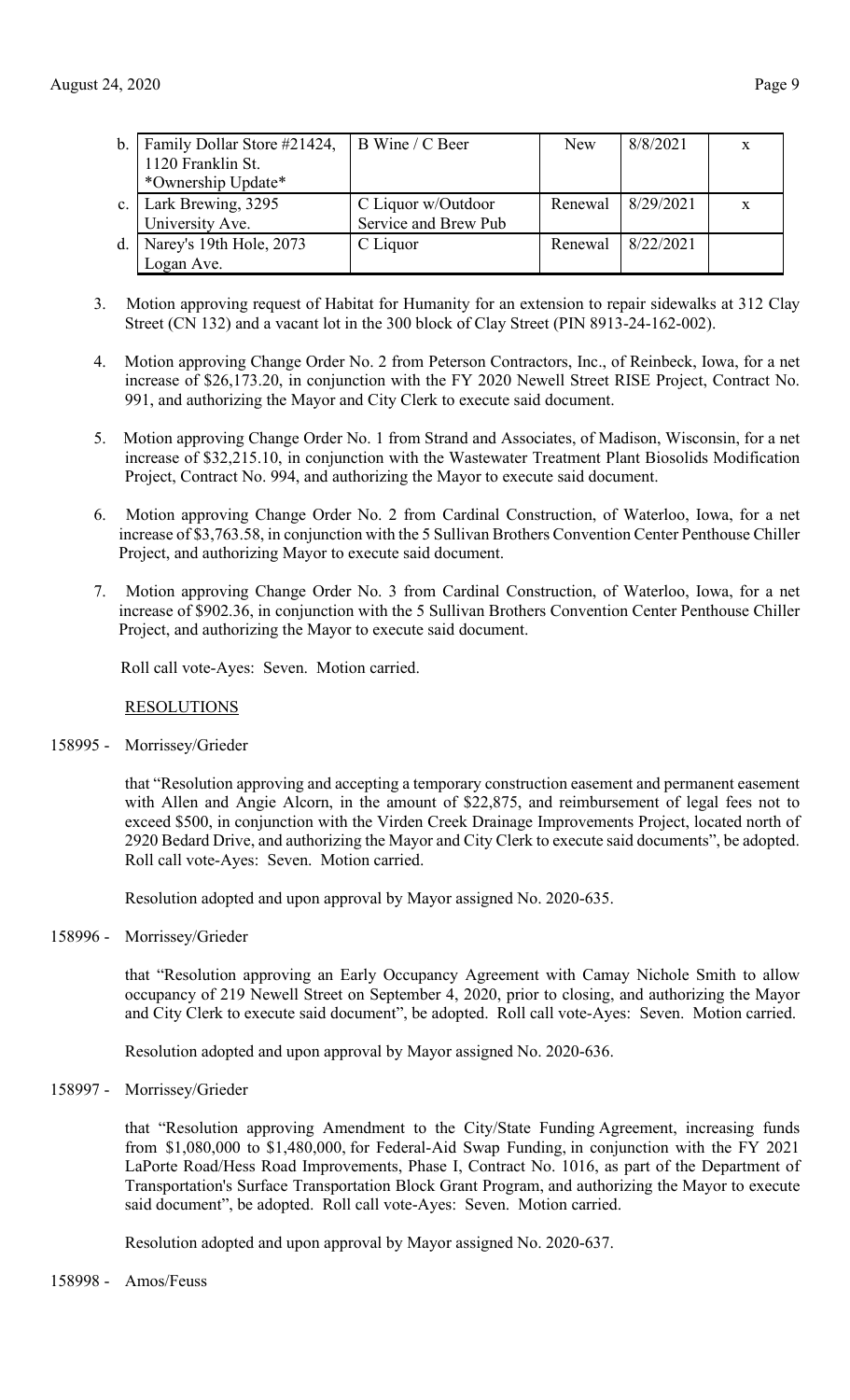that "Resolution requesting reimbursement for eligible costs related to the COVID-19 public health emergency from the Iowa COVID-19 Government Relief Fund", be adopted. Roll call vote-Ayes: Seven. Motion carried.

Resolution adopted and upon approval by Mayor assigned No. 2020-638.

158999 - Amos/Feuss

that "Resolution approving a Consolidated Public Safety Communications 28E Agreement with Black Hawk County, Cedar Falls, Evansdale, Hudson, La Porte City, Dunkerton, and Gilbertville, and authorizing the Mayor to execute said documents", be adopted. Roll call vote-Ayes: Seven. Motion carried.

Mr. Boesen commented that sometime in the next year the city needs to consider alternative arrangements for this agreement. He stated that the city currently pays sixty percent of the dispatch cost, which is nearly \$120,000 a month for police and fire. This should be a county levy fee and assessed equally among every person in the county that has the same opportunity to call 911.

Chief Fitzgerald explained that the arrangement was changed to a 90/10 split and is up for renegotiation in November. He requested time to work on it as he has experience working with dispatch centers, and running a dispatch center, and will propose additional changes.

Mr. Morrissey supports Mr. Boesen's comments and hopes that Chief Fitzgerald is successful in getting this changed in the future.

Resolution adopted and upon approval by Mayor assigned No. 2020-639.

159000 - Amos/Feuss

that "Resolution concurring with the determination of the Community Planning and Development Director that a new 15,636 square foot office building with a 74 stall parking lot within the "R-4,R-P" Planned Residence District on a portion of Lot 3, Country Club Business Center Addition, located west of 836 Tower Park Drive is minor, and shall be approved as a Minor Site Plan Amendment", be adopted. Roll call vote-Ayes: Seven. Motion carried.

Resolution adopted and upon approval by Mayor assigned No. 2020-640.

159001 - Amos/Feuss

that "Resolution approving an Early Access Agreement with A & T Trucking, LLC to allow earthmoving activities in preparation of development of the site south of 2280 Northeast Drive, and authorizing the Mayor and City Clerk to execute said document", be adopted. Roll call vote-Ayes: Seven. Motion carried.

Resolution adopted and upon approval by Mayor assigned No. 2020-641.

## **ORDINANCES**

159002 - Feuss/Grieder

that "an ordinance amending the City of Waterloo Code of Ordinances by repealing Article A, Police Department, of Chapter 6, Municipal Departments, Title 1, Administration, and enacting in lieu thereof a new Article A, Police Department, of Chapter 6, Municipal Departments, Title 1, Administration, be received, placed on file, considered and passed for the first time. Roll call vote-Ayes: Seven. Motion carried.

Mr. Morrissey commented that he would support the ordinance with an understanding that the chief will bring to the council his definitions and his policies associated with the ordinance 1-6A-4, mandatory policies.

Mayor Hart commented that Chief Fitzgerald would get the entire packet to Mr. Morrissey that includes the requested information.